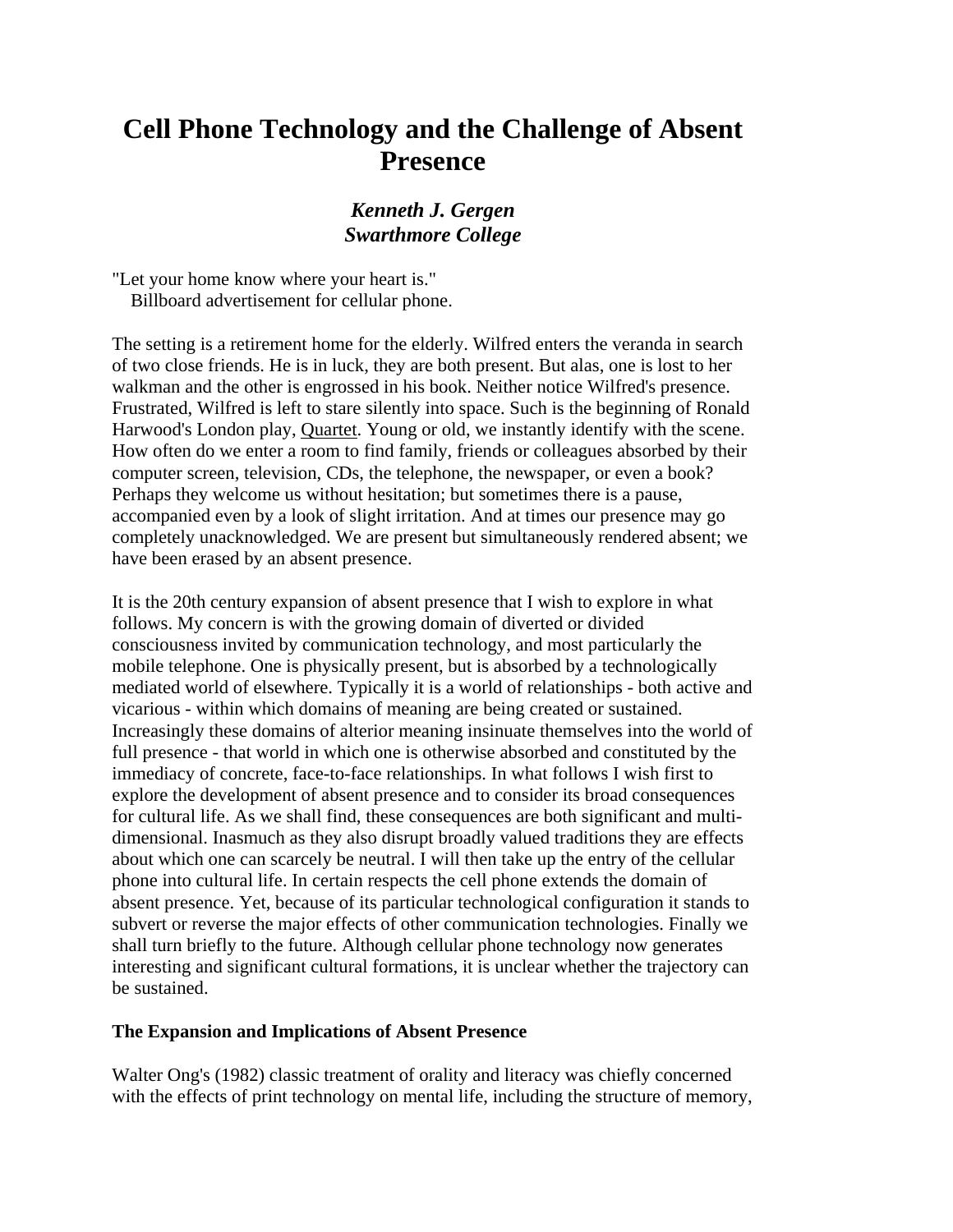rational analysis, and forms of understanding. Little attention was devoted, however, to the implications of print technology for social life, to the ways in which print relations impinge, for example, on patterns of trust, intimacy, family life, and community relationship. Yet, in terms of social life there is an important sense in which print technology is one of the most significant revolutionary forces of the past 2000 years. To appreciate this possibility it is useful to consider the social genesis and function of language. Language comes into being - into meaning - through coordinated relationships among persons. It is through language that persons acquire their ways of understanding the world and themselves. Within communities both an ontology of everyday life and a moral code are typically established in language, and these languages play an integral role in both constituting and rationalizing communal traditions and institutions (Gergen, 1994). Thus, as we come to generate languages of justice, freedom, and knowledge, for example, and as these languages come to play a constitutive role within our institutions (e.g. law, governance, education), so does a group gain the possibility of mutual understanding and the recognition of themselves as an identifiable community.

Lacking outside interference, local ontologies and moralities can be sustained with relative ease. Lacking dissenting voices, there is little with which to compare and little grounds for question. Thus, so long as all voices join in the assertion of a flat world, there is little reason to cry out that the world is round! Such a claim, in itself, might seem nonsense - without meaning. It is thus that the development of print technology harbors the potential for pandemic revolution: myriad voices from farflung locales may enter without detection at any time to challenge the cherished realities of one's immediate community. Print technology functions much as a Trojan horse; once inside the walls a veritable army of discontent can spring forth. In print the absent voices are now present, and as they are absorbed the claims of local community are diminished. Of course, as censorship, newspaper closings, and book burnings all suggest, virtually every traditionalist and tyrant has come to realize the unsettling potentials of print technology. The creation of home town newspapers, Bible study groups, and the academic canon are but a few manifestations of the same technology pressed into protecting the established realities and moralities.

Yet, despite its significance, print technology must be seen as but a first force in the historical emergence of absent presence. Technological developments of the present century have dramatically expanded the domain. I am not speaking here merely of the development of lighting systems that enable people to read on a round the clock basis. Nor is it simply the massive increment in published works - newspapers, novels, professional books, and the like. It is said that approximately 90% of the published works of the Western world were produced in the preceding century alone. Rather, we must consider as powerful contributors to absent presence virtually all communications technologies that enabled people to communicate at a distance.

There are first of all what may be considered the technologies of *monological presence*. Here we may include most prominently the emergence of radio, electronic recording devices (e.g. phonograph, cassette and compact disk recordings), film, and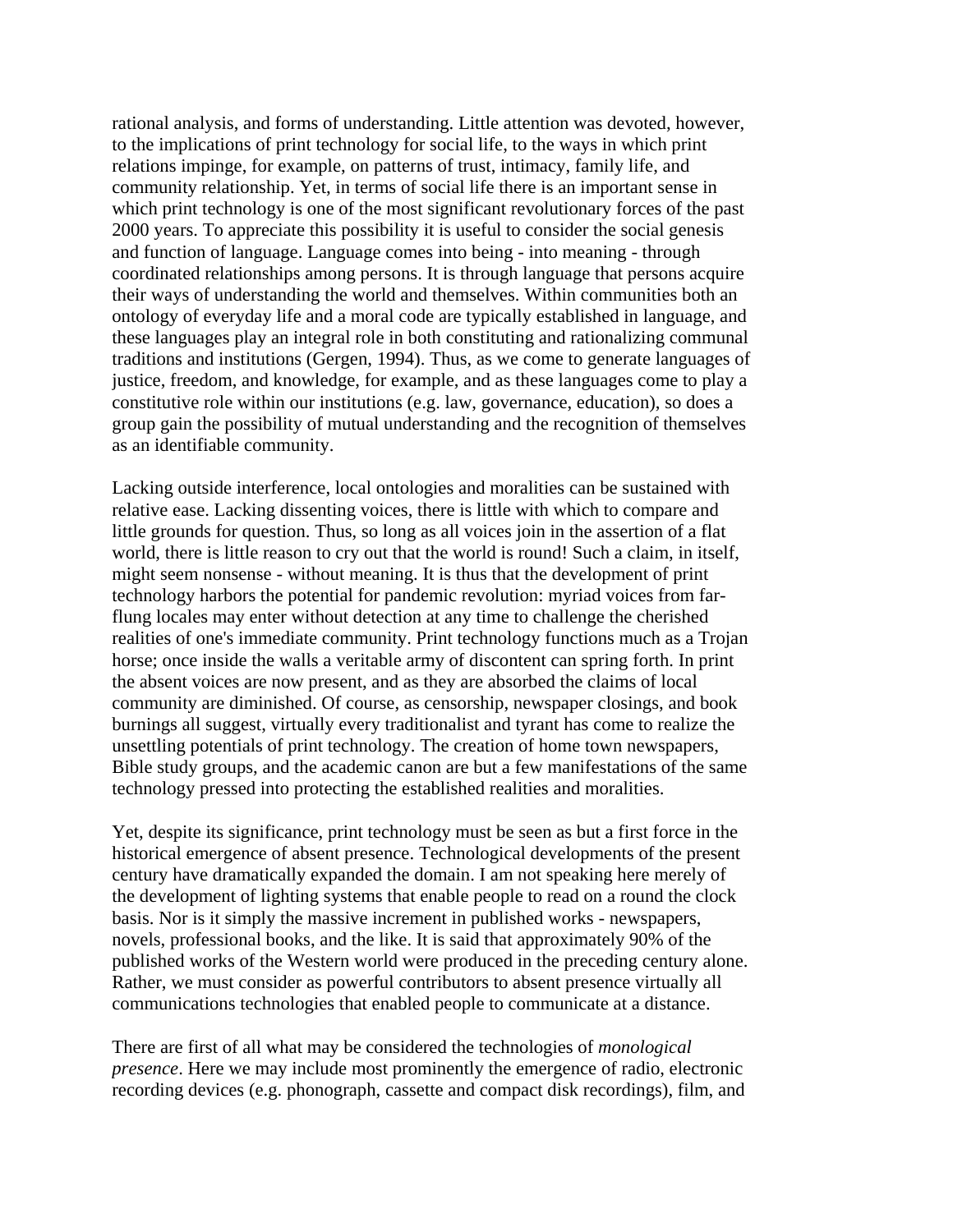television. In each case the technologies are populist - with radio and television reaching now virtually every household in the United States - and sustained by major industrial investments. In their contribution to an absent presence, however, there are two noteworthy factors. First in certain respects there is a relatively low degree of dislodgement potential, that is, the capacity to unseat local commitments to the real and the good. As monologic technologies they may provide information or stimulation, but in doing so they speak but are not directly spoken to. They insert alterior voices into daily life circumstances but there is little means (save, for example, by talk radio) by which one can respond. One cannot ask for clarification, elaboration, or examples, nor can one raise questions. In effect, there is little potential for the kind of dialogic engagement from which more profound transformations in understanding and commitment are born. Nor do the monological speakers typically have knowledge of the personal lives of their audiences. The messages of radio, television and film are in this sense impersonal. As a result the voices carried by such monologic technologies typically remain one step removed from the life of the audience.<sup>1</sup> They may be heeded or not, relegated to the status of "background noise," or terminated at the flick of a switch.

The second important feature of these monologic technologies is their *progressive privatization*. At their inception such technologies facilitated collective reception. Families might gather round the radio and then the television. Recorded music was typically played on a family unit, and thus available to all. The cinema served as an invitation for an outing - with friends, a date, or with family. The incoming voices were thus made available to all. Under these circumstances an audience could deliberate on what they had heard or seen. There might be broad differences in opinion that would work against the disruptive capacities of the medium. As many communication studies demonstrate, there are many instances in which an audience appropriates the meaning of the incoming material for their own purposes. For example, Brown's (1994) study of soap opera audiences suggests that, contrary to the common view that the "soaps" sustain a patriarchal value structure, women negotiate the meanings of the materials in ways that galvanize resistance against the patriarchy. Through their conversations women use these materials in empowering ways. However, as the cost of monologic communications technologies has declined and miniaturization has progressed, so have they been progressively removed from collective deliberation. Many households now have multiple television sets, so that different family members may indulge their independent preferences. On many jet planes each traveler has a private screen with multiple channel choices. Video casettes now invite film viewing in the privacy of one's room; devices such as the Walkman allow people to indulge their musical tastes in private. Further, with the multiplication of radio stations and television channels, there is a diminishing chance that others will have been exposed to the same materials. In sum, in the case of monologic technologies we find a relatively low degree of transformative power, but an increasing potential for immersing people in private as opposed to collective worlds.

A useful contrast can be made between monologic and *dialogic communication*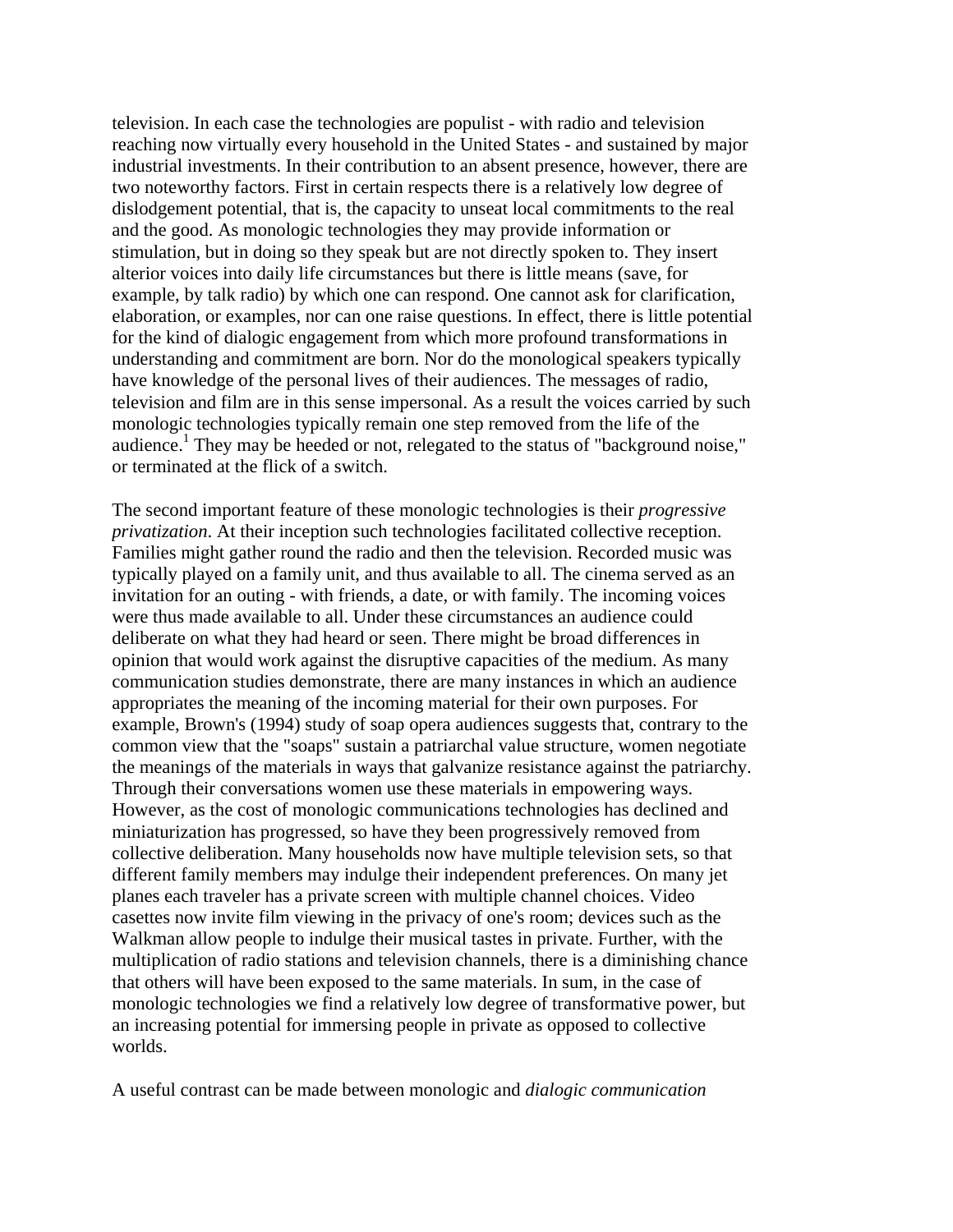*technologies*. In this latter category we may include the telephone, video and computer games, and most prominently the internet. All such technologies facilitate the flow of interactive movement in meaning. I shall postpone consideration of the telephone until we take up the development of the cellular phone. In the case of video and computer games, while dialogic, they are also relatively barren in terms of content relevant to a world outside themselves. We worry about the reverberations of violence in such games, but the analogy between space warfare, for example, and the challenges of everyday life is thin. Far more important in terms of transforming our constructions of the world, is the internet. In terms of absent presence the internet promises to be far more profound in its consequences than the development of print. Here we have a technology that enables instantaneous connections to be made among persons throughout the world. Alien voices from any locale and around the clock, may instantaneously insert themselves into one's consciousness. Further, email communication invites a high degree of dialogic engagement. In contrast to monologic technologies, one participates in the construction of the world, and this construction can be uniquely tailored to, and expressive of, one's individual circumstances. Unlike many monological technologies, email is also fully privatized. In effect, the present is *virtually* eradicated by a dominating absence.

### **Cultural Reverberations of Absent Presence**

The internet is profoundly disrespectful of tradition, established order and hierarchy. Fareek Zakaria, Editor, Foreign Affairs

Given the surging expansion of absent presence - both through monological and dialogical technologies - it is important to consider more fully the impact on cultural life. This account is pivotal, inasmuch as we shall find telephone technology functions in such a way as to deflect or alter these tendencies in significant ways. We consider, briefly, four significant changes in cultural life:

#### **Dangerous Liasons**

In Laclos' 18th century novel, Les Liasons Dangereuse, the major protagonists and lovers, Valmont and Merteuil, develop a pact that will enable them to compete in the seduction of others. Their intimacy will be reinforced by their ability to reveal their desires and manipulative intentions to each other, and to rely on each other to help in consummating these desires. Yet, in each seduction they risk the possibility that their own intimate bond will be broken. Either may fall in love with the object of desire. The result of this delicate play of desire and trust is catastrophe. In an important sense the emerging domain of the absent present renders daily life a landscape of dangerous liasons. As radio, television, magazines, books, and film consume our fantasies, ignite our desire, offer new ideas and directions, so are the realities embedded in what we often call our "primary bonds" placed under potential threat. One's interests and enthusiasms may be directed elsewhere. The dialogic development of local meanings may also be curtailed; when we are listening to voices from afar we are no longer building together the realities and moralities of the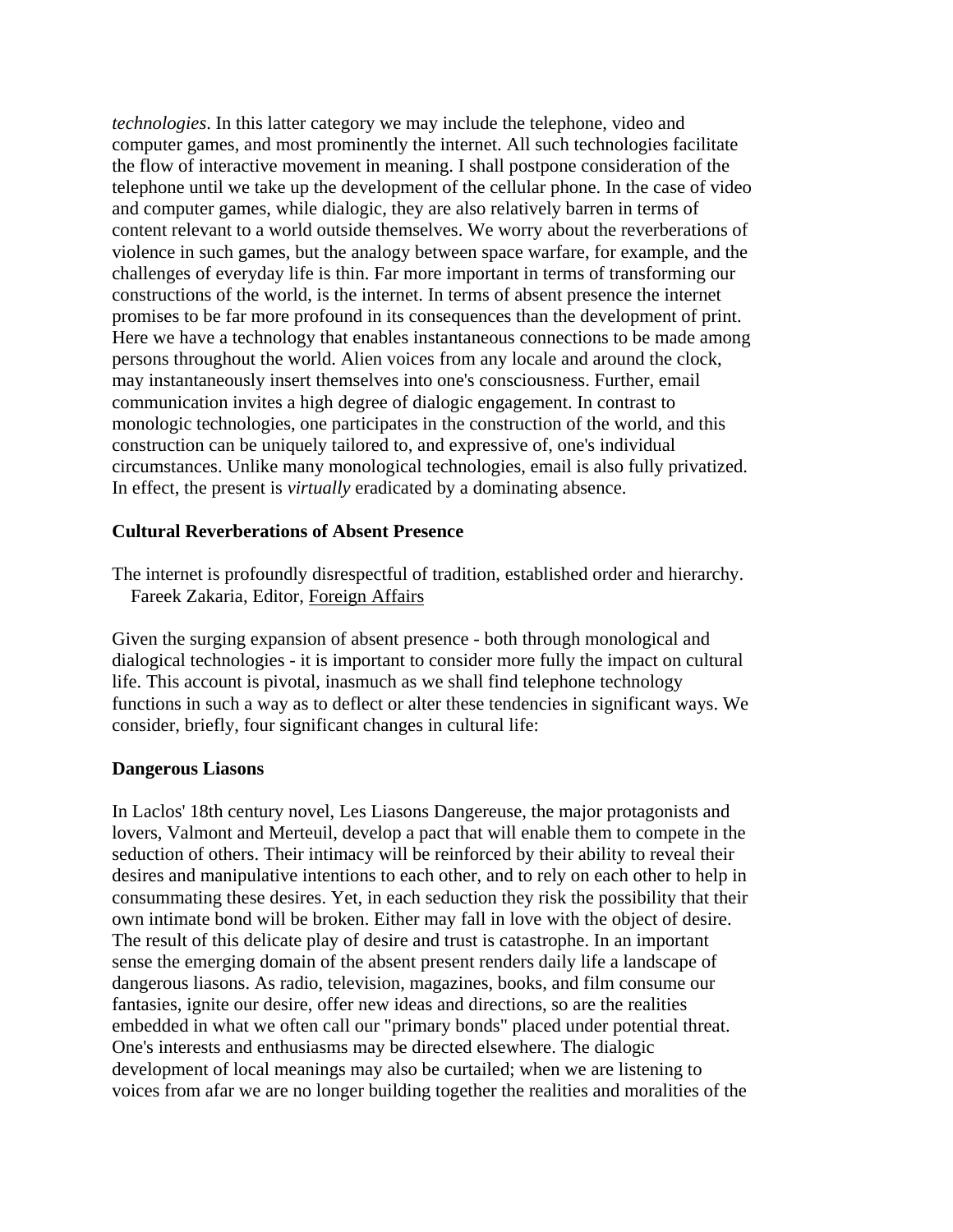local. As internet interaction increasingly absorbs our attention, new clusters of meaning emerge. While these may be compatible with the primary domains of reality and morality, they may also function independently, tangentially, or antagonistically.

Herein we find the dark side of what cyber-gurus such as Howard Rheingold (1994) hail as the coming of cyber-community. It is when the local ceases to hold sway, when it becomes irrelevant or alien, that the essential bonds of communal trust are frayed. Friendship, intimacy, family, neighbors cease to be the primary sources of meaning, and become the objects of deliberation from yet another domain of reality. More dramatically, when the command of the local is destroyed, the stage is set for flagrant violations of its moral standards - for indulgence in child pornography, the mass suicide of the Heaven's Gate movement, or the massacre at Columbine High. It is important here not to overstate the case. The conditions under which cybercommunal processes can captivate the user remain quite unclear, and many critics are highly skeptical of the forces of cybermediated relationships.<sup>2</sup> For example, as the volume of email continues to expand, so is there an inflation of the word. Individual communiques can become lost in a sea of competing contenders. And when one is responding to a volume of electronic mail, his or her replies may shift in definition from "personal expressions" to "utilitarian" or "obligatory" acts. The personal may become pragmatic. At the same time, there are populations for whom cyber-communities may be a fruitful or indeed essential option. For the aged, the infirm, or the isolated cyber connections may be an invaluable source of support; for the prison inmate the cyber community may be a useful link to the culture at large; for those who need a support and empathy a cyber community may provide far more resources than one's family and friends.<sup>3</sup> In whatever fashion, as the domain of the absent present is enlarged so is the importance of face to face relations likely to be diminished.

## **Horizontal Relationship**

It is common in western culture to think of relationships in terms of their degree of centrality; in the academic world, for example, we theorize extensively on the impact of "significant others" in our lives. Further, there is strong value traditionally placed on close relationships. We commonly count lives the richer when they achieve depth or intimacy in relationship. The value placed on depth can be contrasted with yet another ideal, that of breadth of acquaintance. We are wary of the social isolate and pity the outcast, and we speak of the enrichment, opportunity, and substantial support to be derived from having an array of friends, colleagues, and acquaintances. For analytic purposes let us frame the former ideal in terms of *vertical* and the latter in terms of *horizontal* relationship. In these terms it is also clear that these ideals tend toward antagonism. Relating in the vertical register typically requires dedicated attention, effort, commitment, and sacrifice. When one is successfully engaged in the vertical register we frequently find there is no need of others or little interest in them. By the same token, to have many friends, colleagues and the like is also demanding of time and effort. The adolescent who thrives on popularity carries a heavy burden; the young man who seeks out his chums each night may have difficulty with serious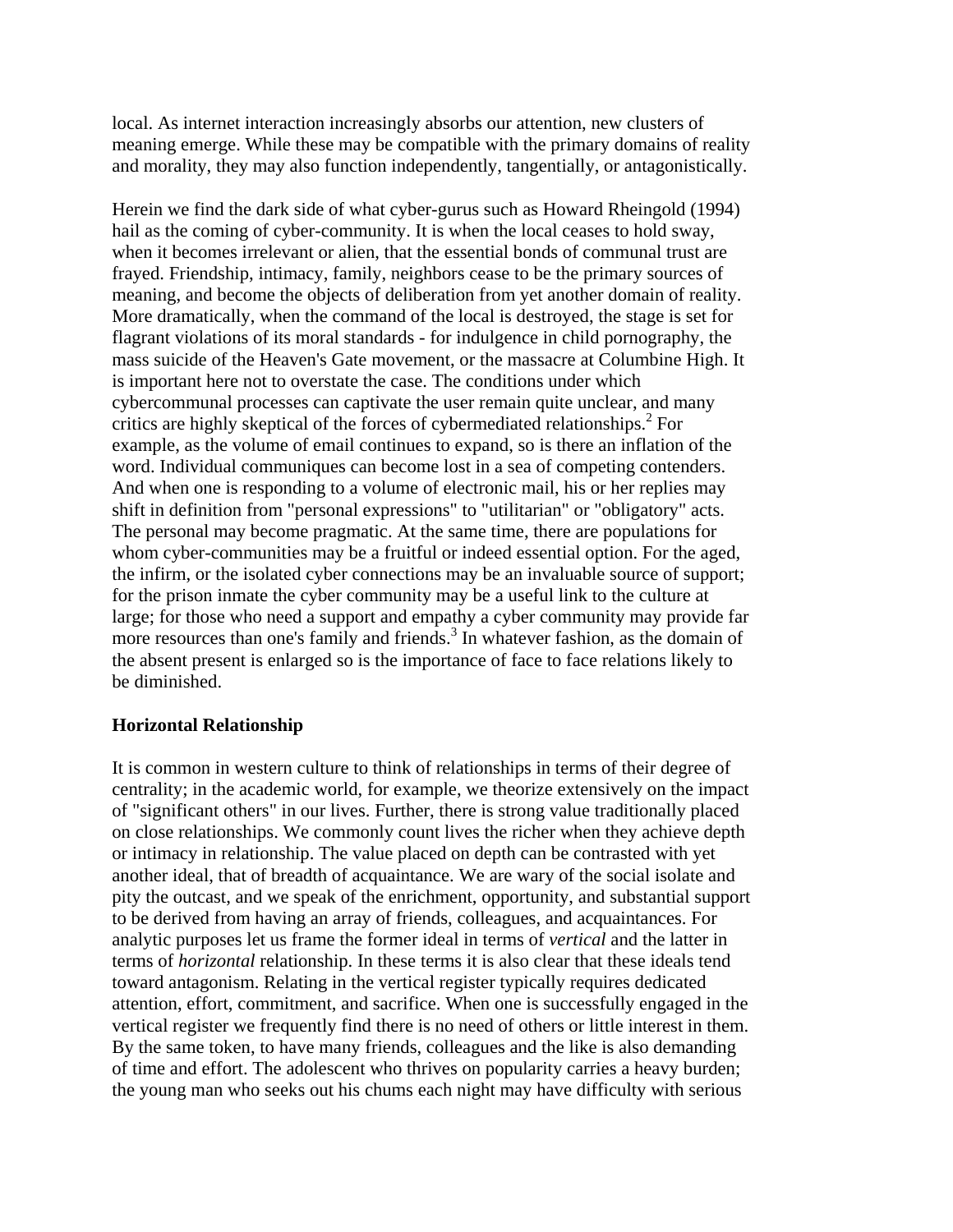relations; and the adult who relies on "networking" dwells in a labyrinth without end.

In this context we may see the expansion of absent presence as essentially favoring a cultural shift from the vertical to the horizontal register of relationship. As the technologies of absent presence divert and redirect attention so do they expand the range of relationships (either actual or imagined) in which the person is engaged. To become enamored of the works of a given author, film director, composer, dancer, or jazz musician, for example, is essentially to broaden the network of relationships in which one is engaged. For many men televised sports, for example, serve as surrogate companions; during Sunday afternoon football a young man does not require either a spouse or those "buddies" with whom he once attended the games. The internet expands the horizontal network exponentially. Surfing the web functions much like saying "hello" to a vast brigade of acquaintances - some superficial, others arresting. In significant degree we may be witnessing a wholesale devaluation of depth in relationship. This is surely suggested by the fact that the average age at which people marry has increased, while the likelihood of remaining married continuously declines. As census data indicates, we will soon live in a country in which the majority of people live alone. But, it should be added, these people are not likely to be living without television, radio, CDs, a VCR, and a computer.

## **Humans without Qualities**

In Robert Musil turn of the century volume, The Man without Qualities, we confront the possibility of a culture in which individuals have little in the way of identifiable character. It is not only Ulric, the major protagonist, who feels that I am "equally close to and equally far from all qualities and that they are all, whether (my) own or not, strangely a matter of indifference." (p.151) Rather, Musil sees the society as moving in this direction. Although prophetic in certain respects, Musil had yet to encounter the dramatic expansion of absent presence. In certain respects the communication technologies in question may be considered self-eviscerating. For what is required in order to achieve a quality of character, a personality trait, or a moral posture - or indeed any personal manner of thought or feeling that we might typically identify as "myself?" In important degree the possession of an identifiable self requires a community of persons who recognize one as a certain kind of a person, who affirm this recognition over time and situation, and who hold one responsible for sustaining this manner of being. As Alasdair McIntyre has put it, to be a moral self is "to be accountable for the actions and experiences which compose a narratible life within a community."<sup>4</sup>

Yet, as the domain of absent presence expands so is the scaffolding for a recognizable self eroded. With each new enclave of meaning - whether vicariously or interactively constituted - there are new selves in the making. To view a film depicting war, romantic love, heroism, sexuality and the like is silently to play out the possibility of a different self. The horizons of being are challenged; the local may slowly seem parochial. The Walter Mitty, Frank Harris, or Thomas Ripley within may yearn for escape. With video and computer games these yearnings may gain in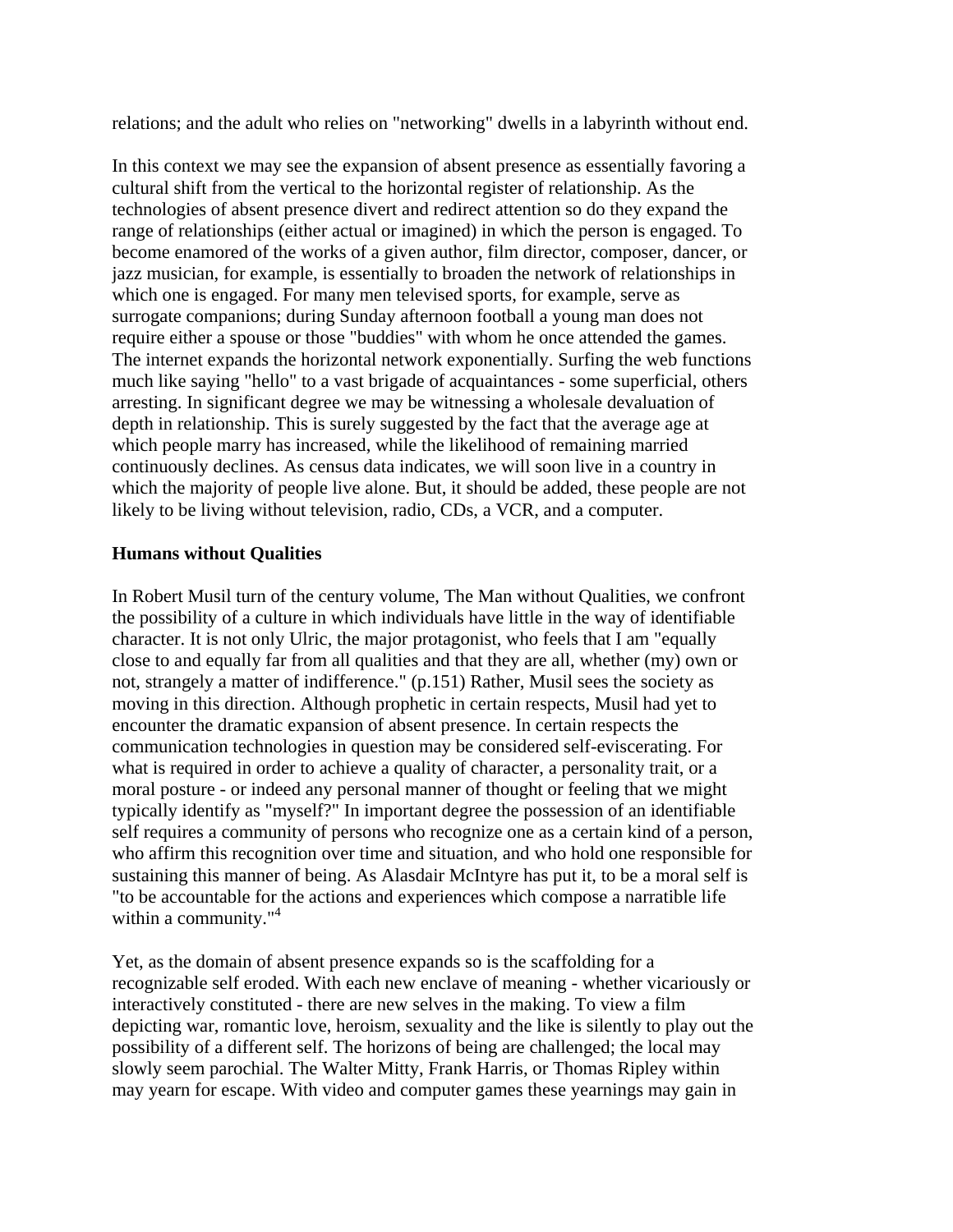clarity and potency. Such games indeed seemed to have fueled the actions of the Columbine High assassins. In the case of the internet, to form an email relationship, to join a list serve, to participate in chat room, or to explore a virtual religion or a pornography site is to expand on the possibilities of "who I am." At the same time, however, as the communal sources for an identifiable self are diminished, it becomes increasingly difficult to answer the question of "who am I?" We move then into a cultural condition in which our identities are increasingly more situated, conditional, and optional.<sup>5</sup>

## **The New Floating World**

In late19th century Tokyo a new way of life sprang forth among the merchant class, a way of life that centered on transient pleasure, and which revolved around entertainment, sensual indulgence, and prostitution. Because of its corrosive effects on social tradition, it was also a world decried by people of rank. In the 20th century West we confront the emergence of a new form of floating world, one ushered into being by the technologies of absent presence. My concern here is with the emergence of a world of meaning cut away from the pragmatics of everyday life. To appreciate the point return to the earlier argument for the social basis of language. As proposed, language comes into as people coordinate themselves around various activities. Consider then a *primary level of coordination* in which the activity takes place within material circumstances, and in which the language is essential to effective action. For the surgeon who calls for a scalpel, the pilot who calls for a flight plan, or the builder who calls for a rapidly sealing mortar, it is essential that the recipient's referential use of the language is identical. While not always so precise, the everyday use of language in face-to-face relationships is often of the primary variety. Comments such as "Please pass the sugar," "have you seen my car keys," and "the assignment for Monday is..." are closely wedded to pragmatic outcomes. Contrast this with a *secondary level* of coordination in which the actions at stake are those of speaking or writing. Here, for example, we might discuss our conflicting ideas about the president, the values embedded in the curriculum, or our impressions of a film or book. In such communication our talk may ultimately impinge on our conduct in material conditions of interdependency, but not always and necessarily. But then consider third and fourth order levels of coordination: where we discuss, for example, the dynamics of our conversation about abortion, or the values of poetry, or how history books have treated various minorities. Here we move toward what might be viewed as a floating world of signification, that is, a world in which the relationship of the language to ongoing practical activity is ambiguous if not irrelevant.

It is this the new floating world that is facilitated by the expansion of absent presence. To read a novel, see a film, or watch televised sports is to engage in a world of representation - what Debord might call the "world of the spectacle," and Baudrillard would term the "hyperreal."<sup>6</sup> Similarly, when email exchanges create their own realm of "conversational objects," so can they float free from moorings in everyday life. But, we may ask, what are the reverberations of floating realities in everyday life? Here we should consider, for example, their suppressing effects on the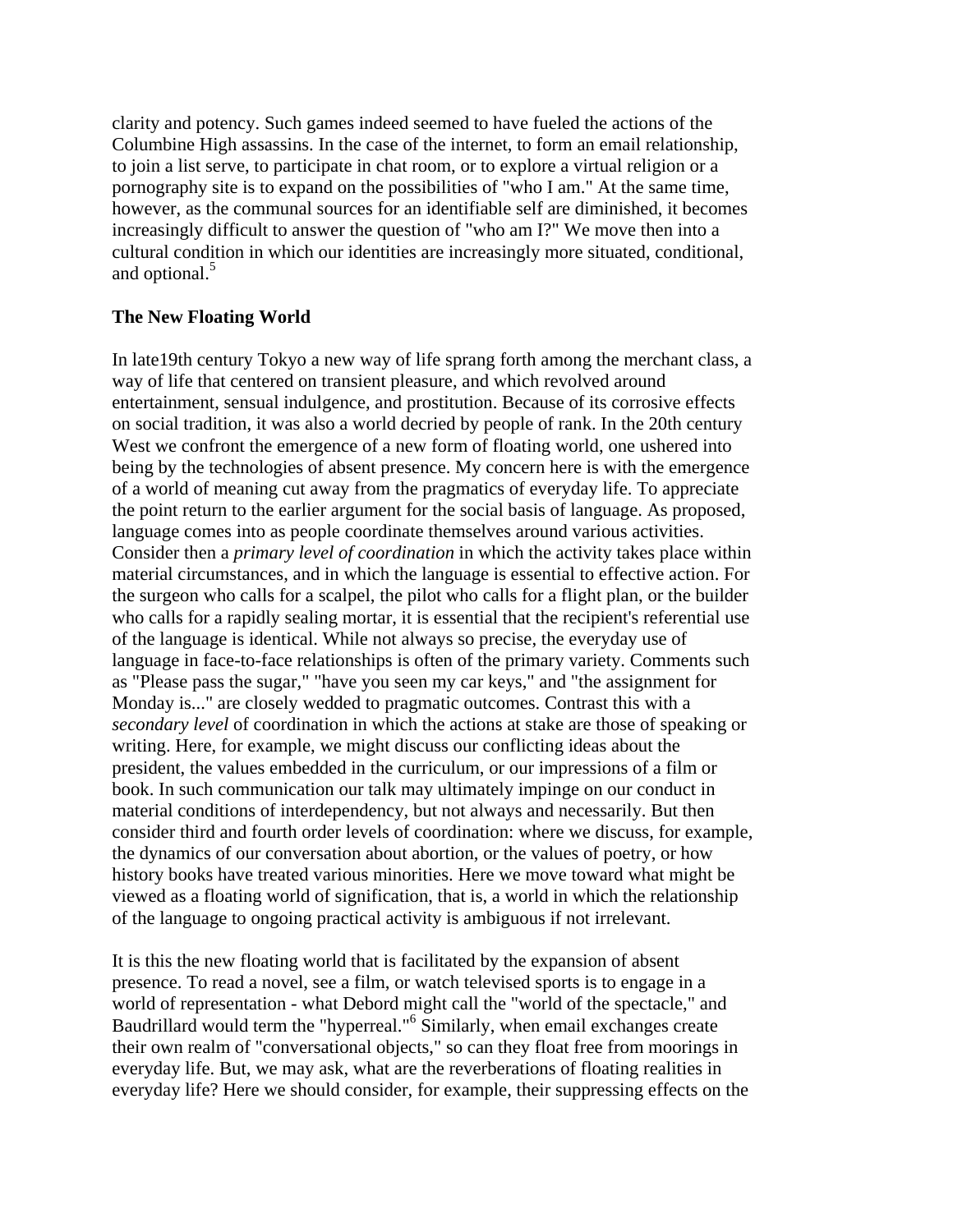first level languages. Simply put, as our attentions are poured into floating realms, so do the skills, the repertoires, and creative developments required for effective exchange in daily relations diminish. As the philosophical literature on ethics continues to feed upon itself, the ethical dilemmas of daily life are cast aside; the endless discussions on electronic list serves often have little function other than ensuring their own continuation. At worst, to live in floating worlds of absent presence may mean the devaluation of mere day to day activity. Compared to the glories of space wars, the academy awards, and championship chess, having a full time job, going to the market, paying taxes, and raising children may seem exercises in ennui.

Again, I border on overstatement. In important degree it is the language of the un-real that furnishes the source of enchantment in cultural life. In the pragmatic language of the real that things simply are what they are - a man, a woman, the sun, the moon, earth, water, and so on. It is when languages are imported from another realm that the everyday realities are transformed, when the humdrum turns wondrous. It is by virtue of the non-practical realm of meaning the what we call idealization or romanticizing occurs - and woman becomes "the woman!" sunsets evoke rituals of worship, "moonlight becomes you" and water becomes holy. And there will always be a need for languages not so embedded in "the real" that we cannot turn in critical reflection; in an important sense, liberation from convention requires that we look beyond the practically embedded languages of the culture.

## **Retrenchment and Reconfiguration: The Cellular Phone**

"Without my cell phone my emotional life would be in ruins." Sarah, from Willow Grove, PA

The erosion of face-to-face community, a coherent and centered sense of self, moral bearings, depth of relationship, and the uprooting of meaning from material context: such are the repercussions of absent presence. Such are the results of the development and proliferation of our major communication technologies of the past century. Yet, curiously enough the telephone was not included in the preceding discussion of absent presence. We must now make amends. It is also when we begin to consider the function of the telephone that we begin to appreciate the profound potentials of the cellular phone. This is not to say that the effects of the cell phone are univocal. Clearly there are differing forms of usage, each of which modifies what I shall here consider its central thrust in cultural life. Consideration of these matters must await discussion of the telephone.

When the telephone entered cultural life early in the century, it primarily served as an extension of face to face relations. Neighbors and business colleagues could communicate with each other without the inconvenience of transporting themselves bodily. Neighbors had instant access to each other, and with the help of an operator, could reach those outside the immediate vicinity. (I recall here my attempt at the age of five to "run away from home," only to have found that my parents were able to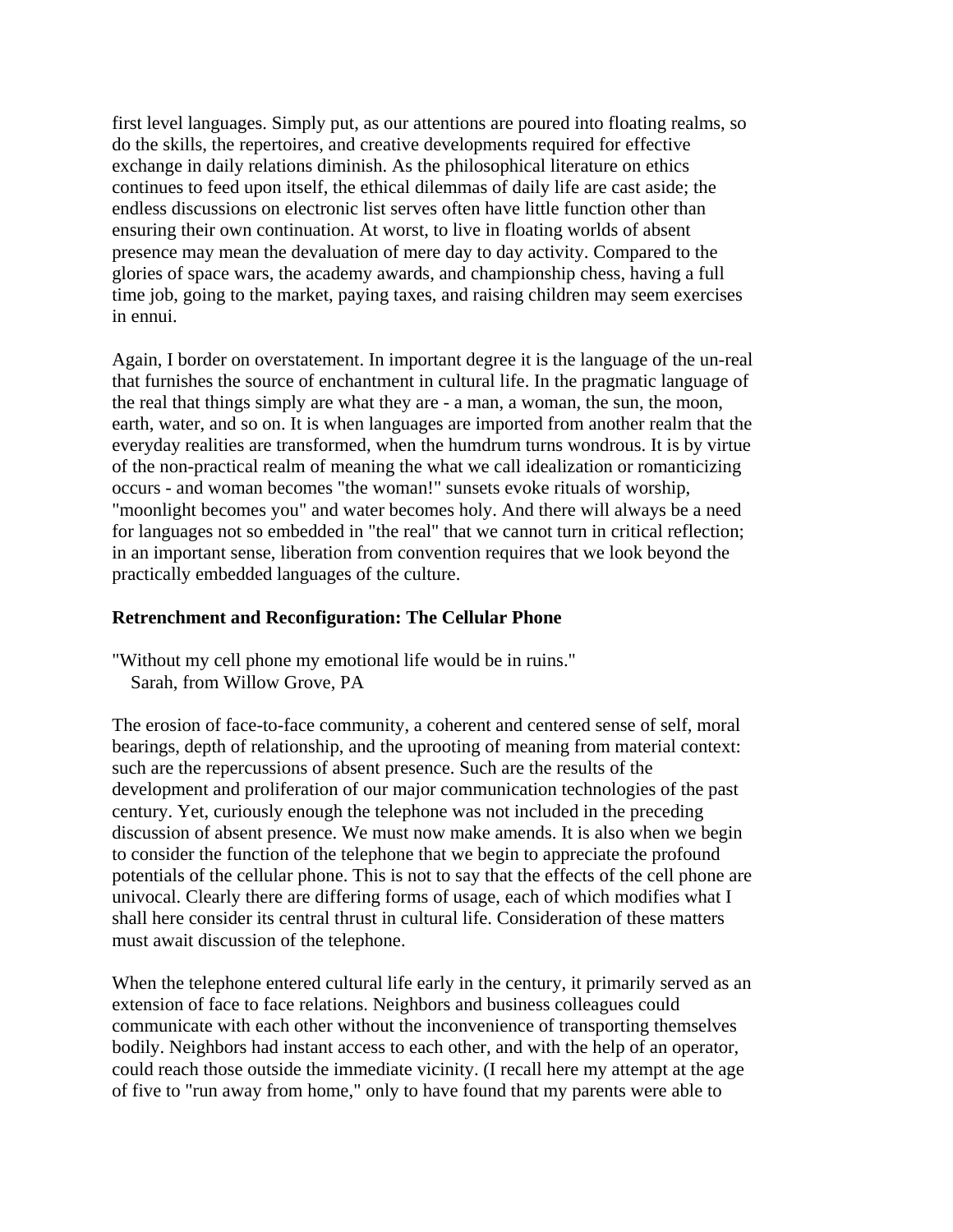trace my every move as they talked by phone with observant neighbors.) To be sure, we find here the expansion of absent presence, but far different in kind from that previously considered. The telephone does indeed demand that participants divorce their attentions from their immediate surrounds. However, it is essential here to distinguish between absent presence arising from what might be called *endogenous* as opposed to an *exogenous* sources. Unlike radio, mass publication, film, sound recordings, and television - all of which originate from outside the community telephone conversation in the early years was largely endogenous. It originated within and extended the potentials of face to face relationships.

In many respects the telephone has lost its capacity as a resource for endogenous relationship. In part this is due to the public dissemination of telephone numbers and the lowering costs of long distance transmission. There is, for one, a standing invitation for the distantly known to enter suddenly into our immediate lives ("We met last year at...." "I am calling because your daughter is my daughter's best friend at school..."). More significantly, the world of commerce increasingly seizes on "the cold call" or telemarketer to generate business. The answering machine, originally used to ensure that the messages of intimates would not be lost, is now used as often for defense against the distant and the commerciant. It is not a recording instrument that is desired, so much as a screening device to select among calls one will chose to answer. (Many have even abandoned their answering machines in order to reduce the flow of messages for which an answer is anticipated.) Further, because the automobile (along with mass transit and jet transportation) invites a high degree of mobility, and because dual income families are becoming the norm, there are few denizens of the face to face community present on a round-the-clock basis. Most suburban communities stand relatively empty during the day. In effect, there are only remnants of the face to face community remaining for which the telephone may serve as a prosthetic.

It is at this juncture that the drama of the cell phone becomes most fully apparent. The cell phone now serves as an instrument par excellence for endogenous strengthening. The realities and moralities of the face to face relationship are revitalized. This is so not only because of the perpetual connection which a mobile phone allows. But the very fact that the user is rendered vulnerable to calls at any time of day or night invites careful selection of those who will be granted access to one's number. Such access is typically limited to those who are otherwise "close" in the traditional sense: family, intimate friends, close colleagues and the like. It is thus that the nuclear circle can be perpetually sustained. Yes, the domain of the absent presence is broadened, $\frac{7}{1}$  but this time it is typically the casual relationship that is disrupted as opposed to the nuclear. The dialogical nature of the communication serves as a further source of vitality. Examples of such nuclear strengthening are everywhere available. On an hour's rail journey from New York to Philadelphia the man in the seat behind me called his "Maria" no less than four times to share the fruits of his ruminations. Sandra from Willow Grove uses her 45 minute commute to spend time with her intimate friends each day. Neighbors supply their growing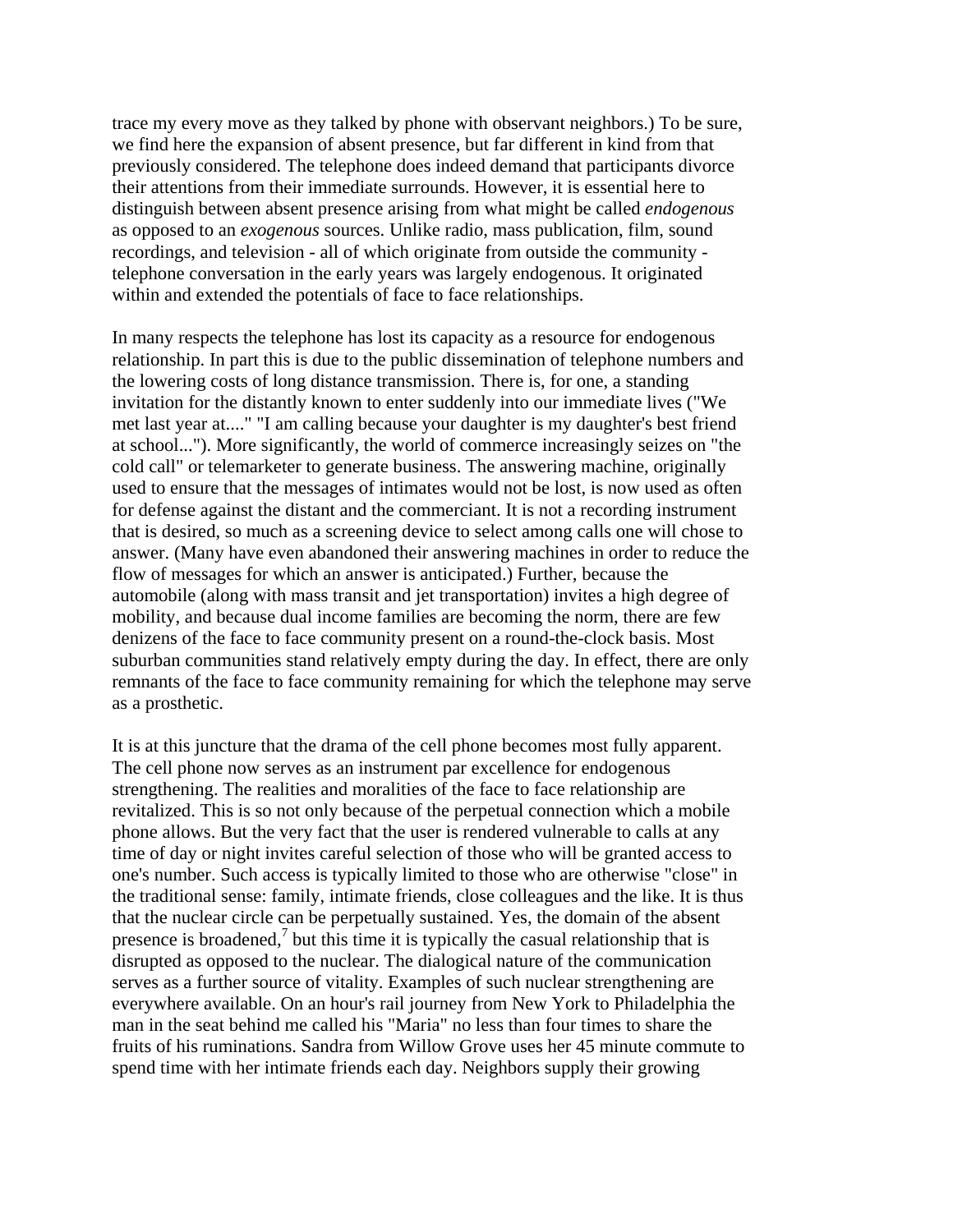adolescents with cell phones to insure close and safe watch.

The efficacy of the cell phone in extending the power of endogenous realities is partially reflected in the resentment many feel toward those using them in their presence. It is not simply that one's reverie may be interrupted by a nearby conversation; it is the fact that such conversation actively excludes one from participation. Cell phone conversation typically establishes an "inside space" ("we who are conversing") vs. an "outside space" constituted by those within earshot but prevented from participation. The fact that "it doesn't matter whether you listen or not" underscores the impotent insignificance of the outsider. If one happens to be closely related to the cell phone user (and relatively equal in status), resentment at the other's engagement may become acute. In the manifest structure of privilege, one is defined as secondary, not significant after all. The efficacy of the cell phone in sustaining endogenous ties is further revealed in the complaint voiced by many that "my cell phone is like a prison." Here we find backlash resistance against the continuous intrusion of obligations, standards and expectations of one's circle of intimates. In a world in which one is often and increasingly engaged in multiplicitous relationships, the continuous enforcement of a single perspective may often seem restrictive and oppressive.

This revitalizing of face to face relationships also has broad-scale cultural reverberations. Consider the consequences of absent presence as earlier discussed. Rather than the levelling of significance in relationships, the cell phone lends itself to a retrenchment of verticality. Given the privilege granted by the cell phone to a select few, there is less tendency to move laterally and superficially across relationships. Rather, one's communication time is increasingly spent in the presence of "those who matter." By the same token, breaks are placed on the concatenating tendency toward self-fragmentation and diffusion. With the cell phone, one's community of intimates more effectively sustains one's identity as a singular and coherent being. One is continuously, if sometimes painfully, reminded of one's place in the flux of social life. Here too lie the resources for refurbishing the moral compass. By revitalizing the singular identity, so too is a singular pattern of rights, wrongs, duties and obligations made clear. The contours as conscience are clarified.

With respect to the floating worlds encouraged by preceding technologies of absent presence a more complicated picture emerges. On the one hand the cell phone does invite an expansion of a symbolic world that may be little related to the immediate, practical surrounds of either speaker. When the pedestrian, the diner, or the passenger on the train are locked in cell phone conversation they cease to be full participants in the immediate context. It is the fatal impact of such diversion that now leads many states to outlaw the use of cell phones while driving. (An Israeli driver was recently arrested because he was driving with his knees as he occupied himself with two cell phones.)

At the same time, there are more subtle ways in which the cell phone facilitates new integrations of the absent and the present. Consider a story related by a colleague: At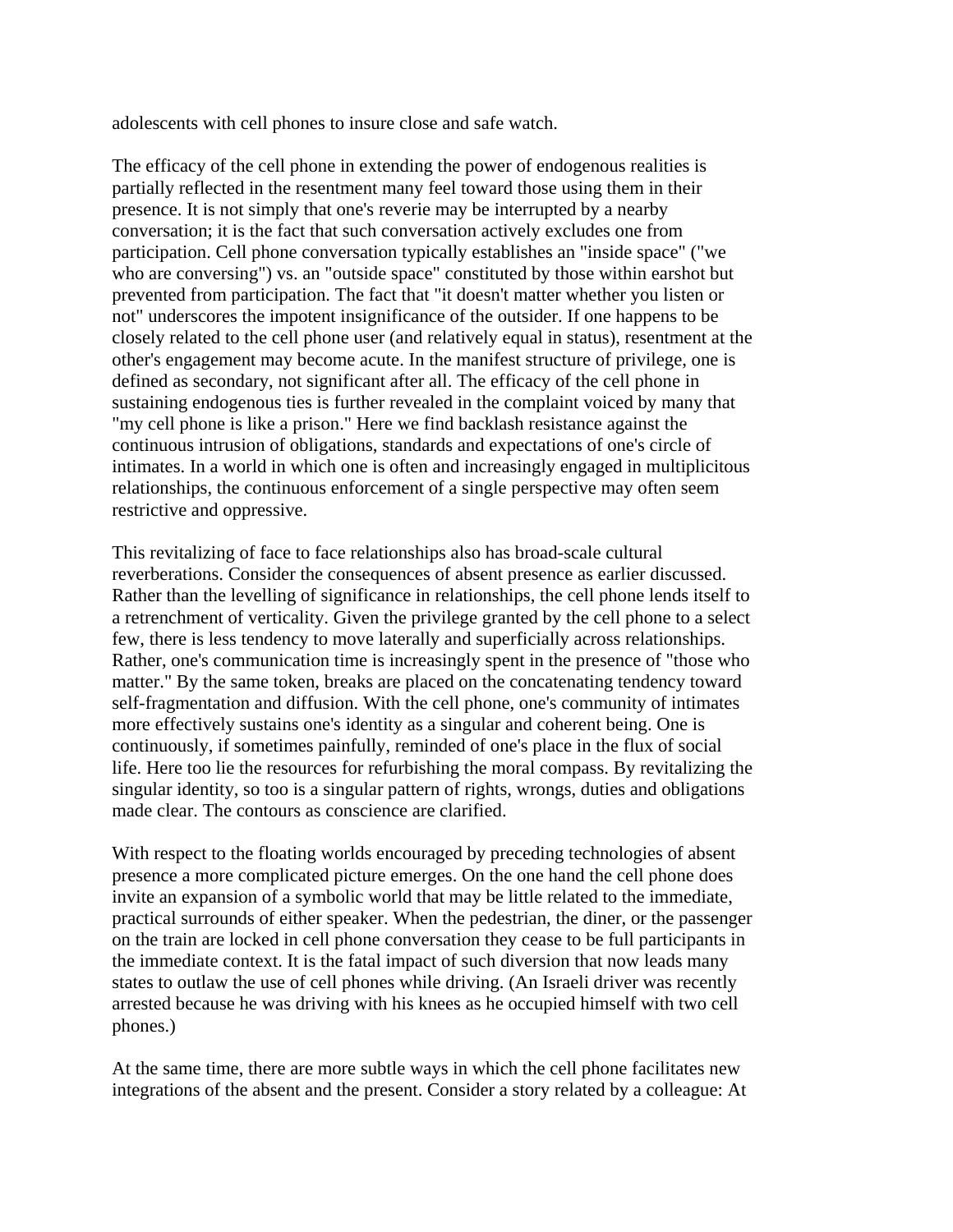a family dinner table the parents are putting the breaks on their teenage daughter's social plans for Saturday night. She simply must be home by midnight, they argue, and her friends' parents would all agree with them. However, rather than yielding to the demands of the far superior forces, the daughter pulls her cell phone from her pocket and proceeds to call her friends. When one after the other the friends inform her that their parents agree to the late hours, the dialogue takes a different direction. Slowly a compromise plan evolves. The worlds of adolescents and adults, families and distant neighbors are interwoven. In another instance, I listened as a customer in the checkout line of a local store called a friend. As we all became aware, she was shocked to hear that an acquaintance had died. After the call was complete, a customer whose purchases were being tallied at the cash register turned to say that she also had known the man, and was sorry to hear the news. At this, the merchant joined in to say that yes, the news had appeared in the morning paper - which he then supplied for all to read. Again, the cell phone helped otherwise disparate worlds to be knitted. In effect, because of its flexible insinuation into wide-ranging social contexts, and the semi-public character of the communication, the cell phone is virtually unique in its capacity to link otherwise absent worlds to the immediate circumstance.

### **Perils of Prophecy**

Quicker than a click. Mind-blowingly diverse. Internetcentric, synergistic and digital. In the extreme. (In 20 years) the trends grabbing hold now (will) become just another part of our rapidly evolving and distraction-rich lifestyle landscape.

USA Today, Millennial edition

A case has been made for the emergence within this century of a pervasive state of absent presence. Yet, while the form of absent presence favored by most of the century's major communication technologies is inimical to community, relations in depth, the sense of self, moral character, and functional linkages between realms of meaning and action, the cell phone serves as a potentially powerful device for impeding the cultural drift. In many respects we might thus welcome the continuous development and proliferation of cell phone technology. At the same time there is reason for significant pause before drawing such a conclusion. Two lines of argument are especially pertinent.

On the one hand we can anticipate significant resistance to the proliferation of the cell phone of present construction. There is good reason to suspect that there are substantial segments of the population whose lives are so intimately twined with technologies of television, video, recorded music and the internet, that the kind of localism favored by the cell phone would operate as a hindrance to a valued way of life. From their standpoint, the very outcomes favored by the cell phone may have a negative connotations. Cell phone technology not only favors a kind of parochialism, but as well stands as a wedge against the kind of polyvocal participation required in an increasingly multi-cultural world. A singular and coherent sense of self, commitment to a single moral order or to a single community, may seem arbitrarily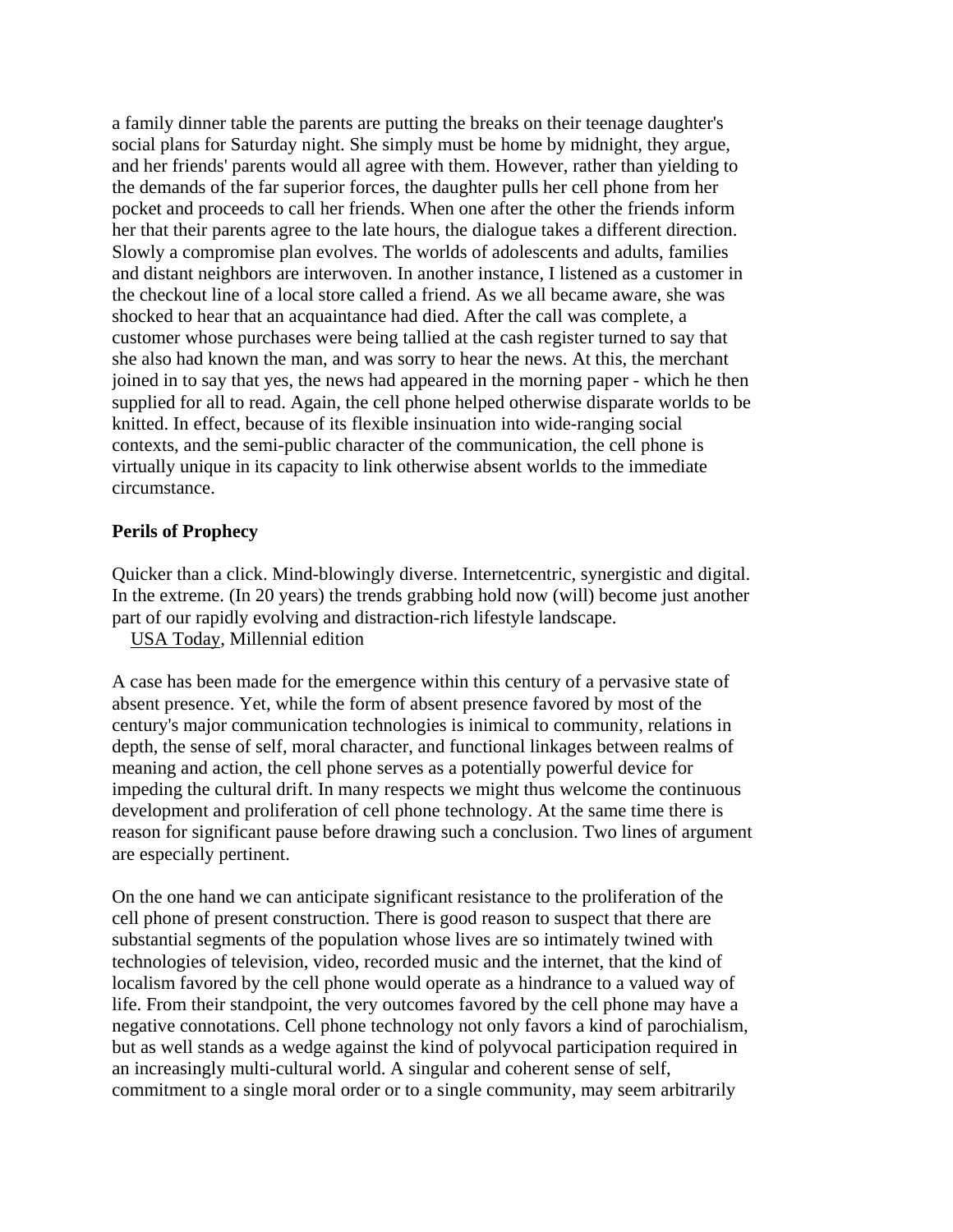limiting. Participation in the full global flow of signification means staying loose, traveling light, and seeing issues from all sides. From this standpoint, a new form of cellular phone technology is desired, one that indeed is far more consistent with the other communication technologies described above.

Such resistance and desire will also feed the fires of technological change, and specifically transformations in the cellular phone that will undermine its present functioning. That is, while having doubts about around the clock accessibility to a small group of intimates, there is much to be gained by a small mobile instrument that possesses capabilities to extend outward into the social and material world. Already there are cell phones that contain calculators, calendars and other offerings of the palm secretary. We can anticipate the development of cell phone technology that will function like a small computer - enabling entry into the internet and world wide web. One will be able to exchange email, listen to music or read the latest zine. With this inevitable tendency toward expanding the functions of the instrument, absent presence of the exogenous variety will only be intensified. There is good reason to hope, however, that investment in traditional cultural values will stimulate further innovation that will insure that a tension remains between stable and nurturing traditions and the forces of unfettered change.

### **Footnotes**

(1) It is interesting to consider print technology in this regard. Although a monologic technology, print often carries a transformative capacity far exceeding radio or television. In part this difference may be traced to the fact that the act of reading borders on the dialogic. That is, because one can pace one's reading - pausing to deliberate, and to silently act out the part of the author - reading facilitates a higher degree of engagement. To put it another way, in reading one often creates a vision of the author along with a private relationship with him/her.

(2) See for example, Jones (1998), Kiesler (1997), ,and Porter (1997).

(3) See for example, Miller and Gergen (1998).

(4) MacIntyre, A. (1984) After virtue. 2nd. ed. Notre Dame Ind.: University of Notre Dame Press. (p.202).

(5) For further discussion of technology and the loss of self see Gergen (1996, 2000). (6) Debord, G. (1983); Baudrillard, J. (1994).

(7) Over the past 15 years, the number of people subscribing to wireless phone services in the U.S. has increased exponentially, from some two hundred thousand in 1985 to almost 80 million in 1999.

## **References**

- Baudrillard, J. (1994) Simulacra and simulation (originally published in 1981). Ann Arbor, MI: University of Michigan Press.
- Brown, , M.E. (1994) Soap opera and women's talk. Thousand Oaks, CA: Sage.
- Debord, G. (1983) The society of the spectacle. (Originally published in